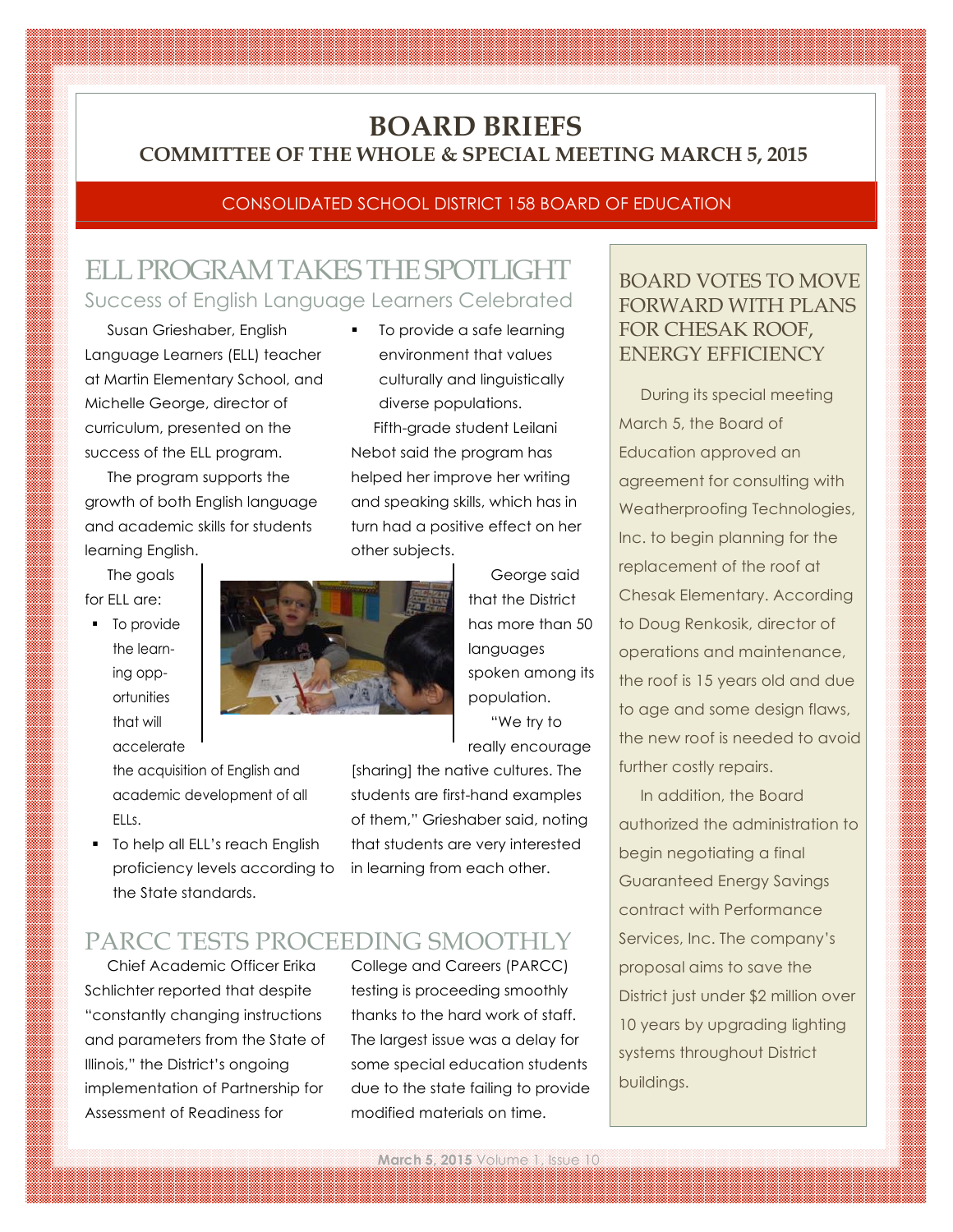#### **Proposal to Change Semester Schedules for Elementary and High Schools**

Schlichter presented proposals to transition elementary schools to a trimester grading schedule and to shift the high school schedule so that first semester ends before winter break.

According to Schlichter, for elementary schools, the advantages of trimesters would include:

- Provides a larger block of time at the beginning of the school year for students to acclimate to their class/grade/schedule before testing and grading for the first report card
- Increases the opportunity for more meaningful conversations at parent/teacher conferences
- More time for teachers and parents to identify areas of concern and work on improving these areas
- Fewer marking periods allows longer periods of time to collect data for report cards
- Midterms are more informative with a larger block of time following report cards
- Fewer report cards reduces the amount of testing which allows for more instruction.

Under the proposal, the 2015-2016 trimester calendar would be as follows:

- Trimester 1: Ending November 13
- Trimester 2: Ending March 4
- Trimester 3: Ending June 10.

The high school proposal would move the end of first semester to before winter break. A major advantage of doing so would be allowing students to finish final exams before leaving for winter break. Schlichter said a committee of three teachers and five administrators studied several other options, including moving final exams to before winter break but leaving the grading semester break unchanged. However, it was decided that changing the semester was the best option, as it allows the grading period to end at the same time the summative exam is given for that subject matter. The move would cause unbalanced semesters, with second semester being approximately two weeks longer than first. However, Schlichter reported that the school improvement team felt that this variance could be managed within curriculum and pacing guides.

The Board will vote on the proposals at its next regular meeting, March 19.

#### **Proposal to Add Four Honors Courses at HHS**

The Board heard a proposal to add four honors courses for next year at HHS:

- Spanish 2 Honors (formerly Spanish 2-9)
- Spanish 3 Honors (formerly Spanish 3-10)
- Spanish 4 Honors (formerly Spanish 4-11)
- Principles of Engineering (New Course, STEM Academy, Project Lead the Way)

The three proposed Spanish Honors courses currently exist as leveled courses and form a pre-AP sequence, with a higher degree of rigor than the regular Spanish courses, though the honors weighting is not currently applied. Under the current structure, students may opt to be placed into the more rigorous courses, but do not receive weighted grades despite the elevated rigor of the course. The proposed change would apply honors weighting to these pre-AP sequence courses, which culminate in AP Spanish as a capstone class.

Principles of Engineering is contained in the Project Lead the Way sequence and is part of the STEM Academy, thus making it eligible for honors credit.

The Board will vote on the proposal at its next meeting.